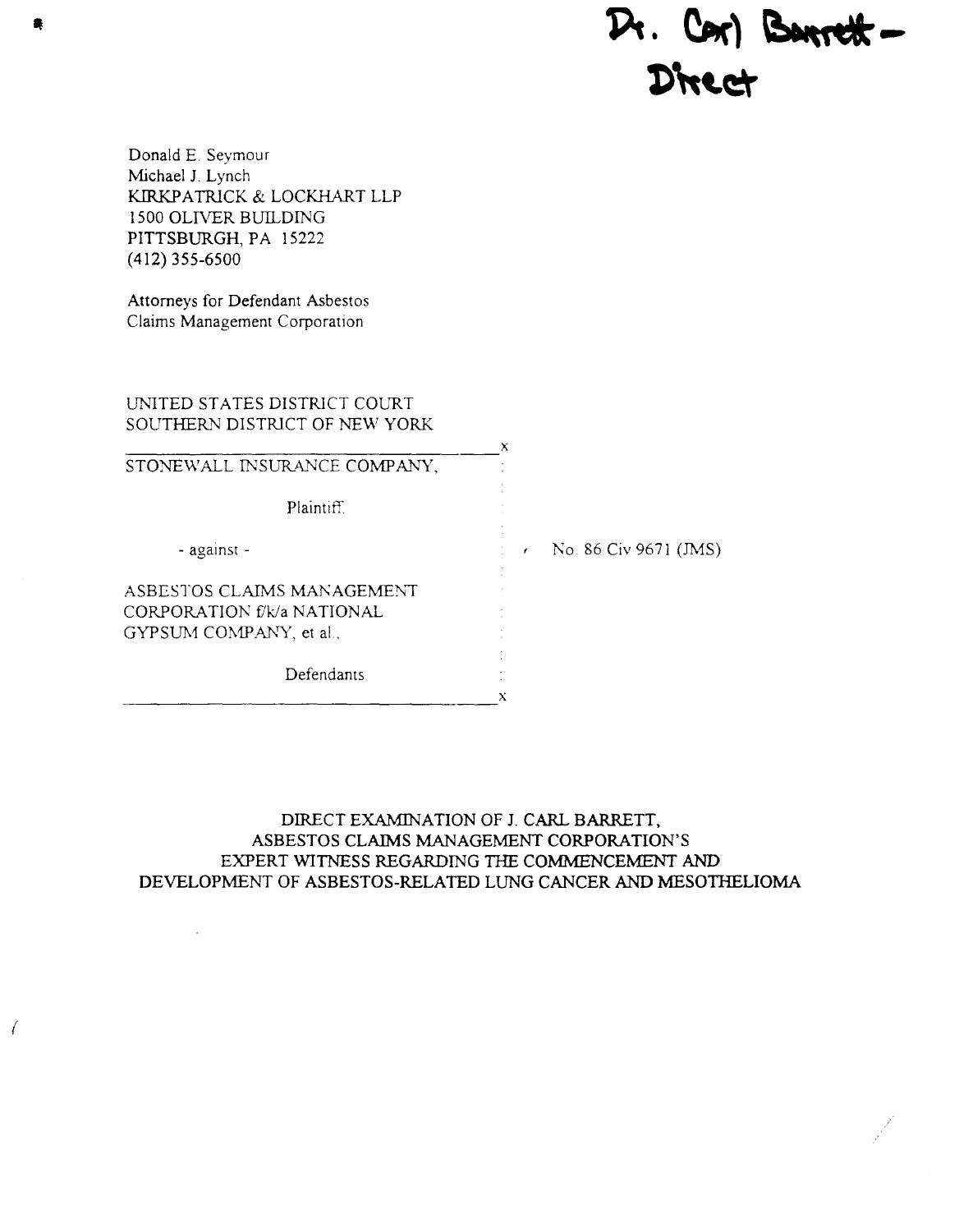# DIRECT EXAMINATION OF ] CARL BARRETT,

#### I. Introduction

Ę

1. My name is 1 Carl Barrett. I have been requested by Asbestos Claims Management Corporation ("ACMC") to provide testimony in this action regarding the commencement and development of asbestos-related lung cancers and mesothelioma.

2 Attached hereto as Exhibit A is a copy of my Curriculum Vitae.

3 By wav of general background, I am a research scientist who has a Ph.D. in Biophysical Chemistry and who specializes in the field of molecular biology and molecular carcinogenesis. Molecular carcinogenesis is the study of the development of cancer at a molecular, genetic and cellular level

4. For the past twenty years. I have been employed by National Institute of Environmental Health Sciences, or NIEHS. Since 1995, I have been the Scientific Director of the Division of Intramural Research for NIEHS. I am also chief of the Laboratory of Molecular Carcinogenesis and head of the Cancer and Research Aging Group. I have overall responsibility for the activities of the 700 NJEHS employees and scientists who are involved in the in-house, or intramural, research component of the institute. I also oversee 10 independent investigators in the Laboratory of Molecular Carcinogenesis and direct the research of approximately 15 scientists in my personal research group.

5 Prior to my current position., I was the Director of the Program of Environmental Carcinogenesis for NIEHS. In that position, I was in charge of the 100 NIEHS employees who were involved in doing research regarding environmental factors which contribute to carcinogenesis I held that position from 1992 until 1995.

 $\mathbf{1}$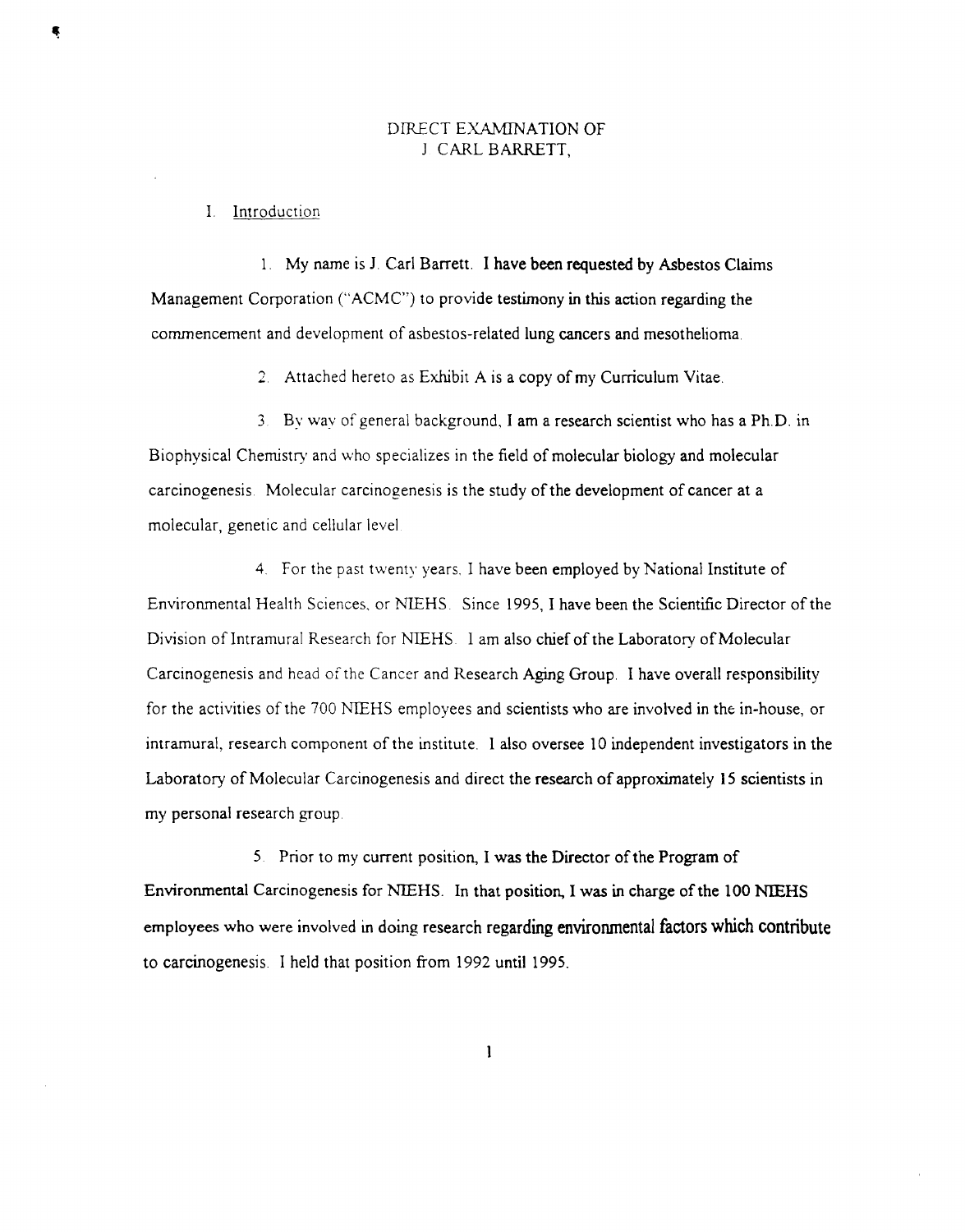6 Since 1987, I have been the Chief of the Laboratory of Molecular Carcinogenesis Before that, starting in 1977, I was a group leader in the Environmental Carcinogenesis Group of the Laboratory of Pulmonary Pathobiology.

7. Before starting at NIEHS, I received a Bachelor of Science Degree in Chemistry from the College of William and Mary in 1969 and a Ph.D. in Biophysical Chemistry from the Johns Hopkins University in 1974. I was then a postdoctoral fellow at Johns Hopkins University until I joined NIEHS

8 I have been investigating the processes by which cancers begin, develop and spread for over 24 years. During that time, I have personally performed and/or overseen hundreds of studies designed to help us understand the environmental, genetic and biological factors that contribute to the development of cancer. I have also published 6 books and over 320 articles, reviewed the studies and publications of other researchers, and taught and chaired and/or participated in numerous conferences and lectures on this subject.

9. I have studied asbestos-related lung cancers and mesothelioma for years. In that time, I have personally conducted and/or overseen numerous studies concerning the mechanisms of asbestos fibers as they relate to development of lung cancers and mesothelioma. I have also written articles. reviewed the work of other researchers and lectured on this subject.

10. I am a member of the American Association for Cancer Research, the American Society for Cell Biology, the Society of Toxicology, the American Chemical Society and the American Association for the Advancement of Science.

#### II. Testimony and Opinions

•

## A Characteristics of Cancer

11. I have been requested to provide testimony regarding the commencement and progression of asbestos-related lung cancers and mesothelioma, a cancer of the pleura or lining of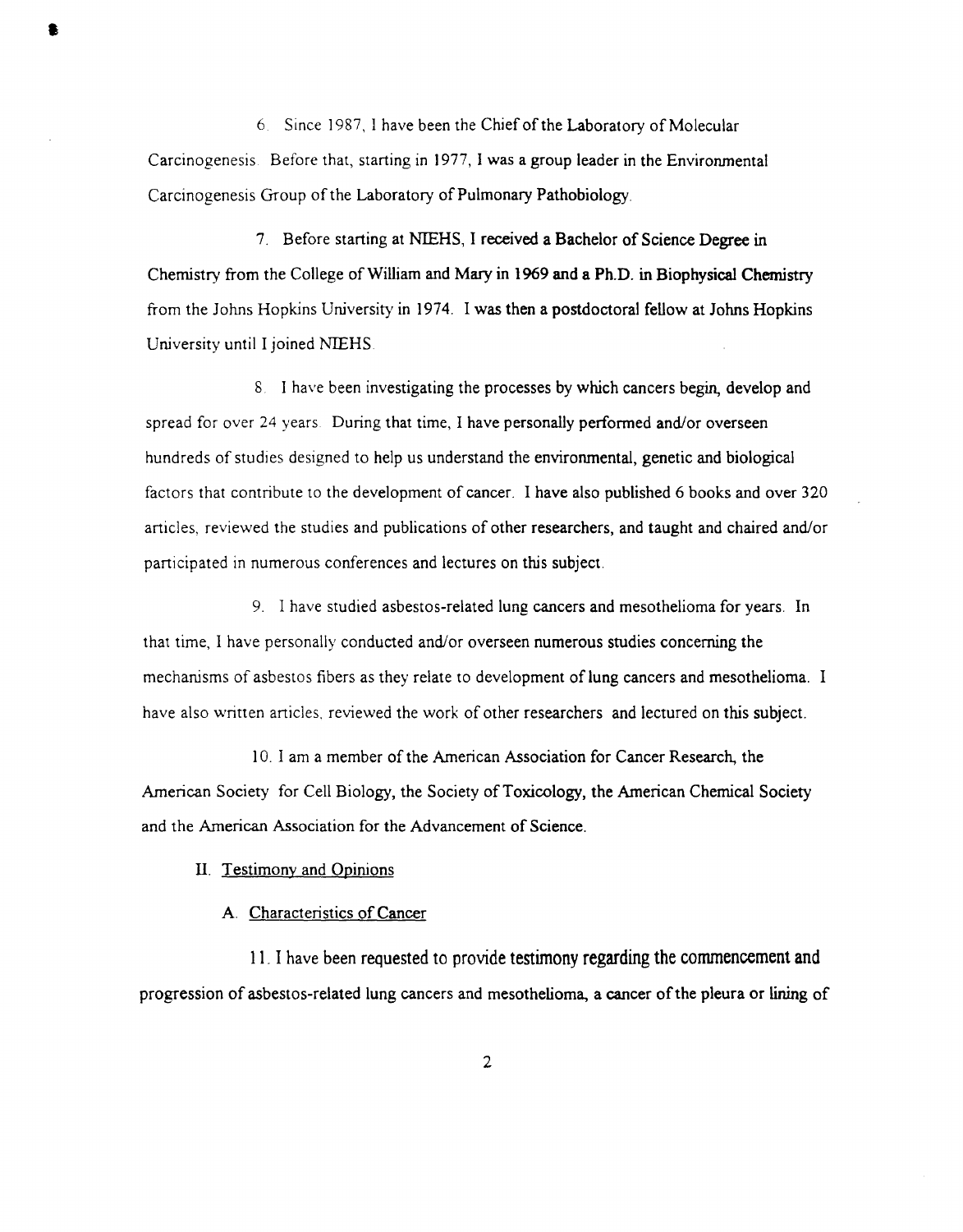the lungs. My fundamental opinion, which I discuss in greater detail below, is that cancers related to asbestos exposure develop through a continuous, multi-step process that commences shortly after exposure to the asbestos fiber and progresses by the accumulation of multiple mutations in the cell which becomes the cancer and by the proliferation of those mutated cells over decades until the point the cancer is diagnosable by traditional pathological techniques. Mutations are stable, heritable alterations in the genetic material known as deoxyribonucleic acid or DNA, of a cell.

12. Let me begin by defining cancer. Cancer is a generic name for a series of disease processes that share certain common attributes. Specifically, cancer cells are characterized by their ability to grow unchecked and to spread or metastasize to different sites in the body. All cancers that we have studied, including asbestos-related lung cancers and mesothelioma, involve a multi-step process by which multiple mutations in a cell occur over time. The process by which the mutations occur and accumulate takes place on a continuous basis over a period of years

13. Genes are the units in the genetic material (DNA) that specify different properties of a cell or individual. \Vhen altered or mutated, these alterations can be harmless (e.g., blue eyes become brown eyes) or they can be harmful,  $(e.g.,)$  causing cells to lose their growth control and become cancer cells). Among the genes that are mutated during the cancer development process are those that regulate the replication of cells, those that regulate the death of cells , and those that regulate the ability of the cell to invade and metastasize. If unchecked, these mutations will accumulate to the point where the altered cells are replicating at a much greater rate than they are dying, and they will metastasize to distant locations in the individual. A cancer cell requires mutations in multiple genes to reach this point. This process, given sufficient time, will lead to death

r

.... .J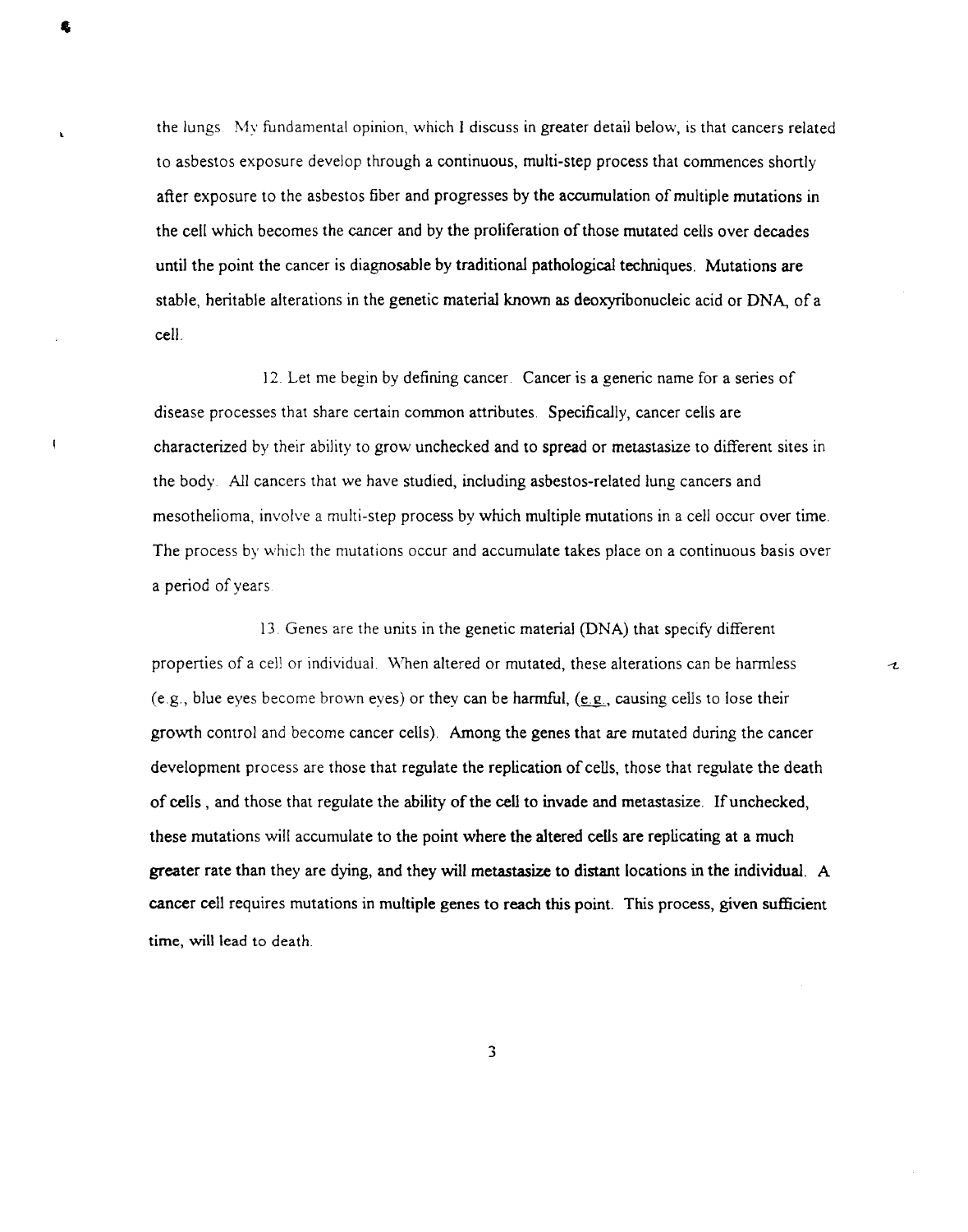14. Typically, it takes anywhere between 20 and 40 years, and sometimes longer, between the time that the cancer process begins and when the cells have accumulated enough genetic and cellular changes that the cancer can be identified by pathological diagnostic techniques currently available. During these decades, the cells that are accumulating the mutations are replicating themselves and growing in the host body through a process called clonal expansion, which I describe in greater detail below.

1 5. There are various known causes of cancer. Certain cancers may be caused by inherited mutations. In addition, exposure to various environmental factors, such as radiation, cigarette smoke and certain fibers, can also cause cancer. Since cancers involve multiple steps, all cancers probably have multiple causes

16 Asbestos is an established carcinogen. As discussed below, exposure to asbestos fibers can contribute to both the early and late stages of lung cancer and mesothelioma.

17. Asbestos-related lung cancers and mesothelioma have the same attributes as other cancers-multiple genetic and cellular changes that occur on a continuous basis over decades. and the proliferation of mutated cells through clonal expansion.

## B. Mechanisms By Which Asbestos Cause and Contribute to Cancer

18 There are multiple mechanisms by which asbestos initiates and promotes the development of lung cancer and mesothelioma. Asbestos fibers can (i) interfere with chromosome segregation during cell division causing daughter cells to have too many or too few genes;  $(i)$  stimulate the formation of reactive oxygen species that, in turn, can cause mutation of cells and/or stimulate cell growth; or (iii) cause the release of cytokines that also can lead to stimulated growth. Each of these mechanisms are discussed below.

سا

4

 $\mathbf{f}$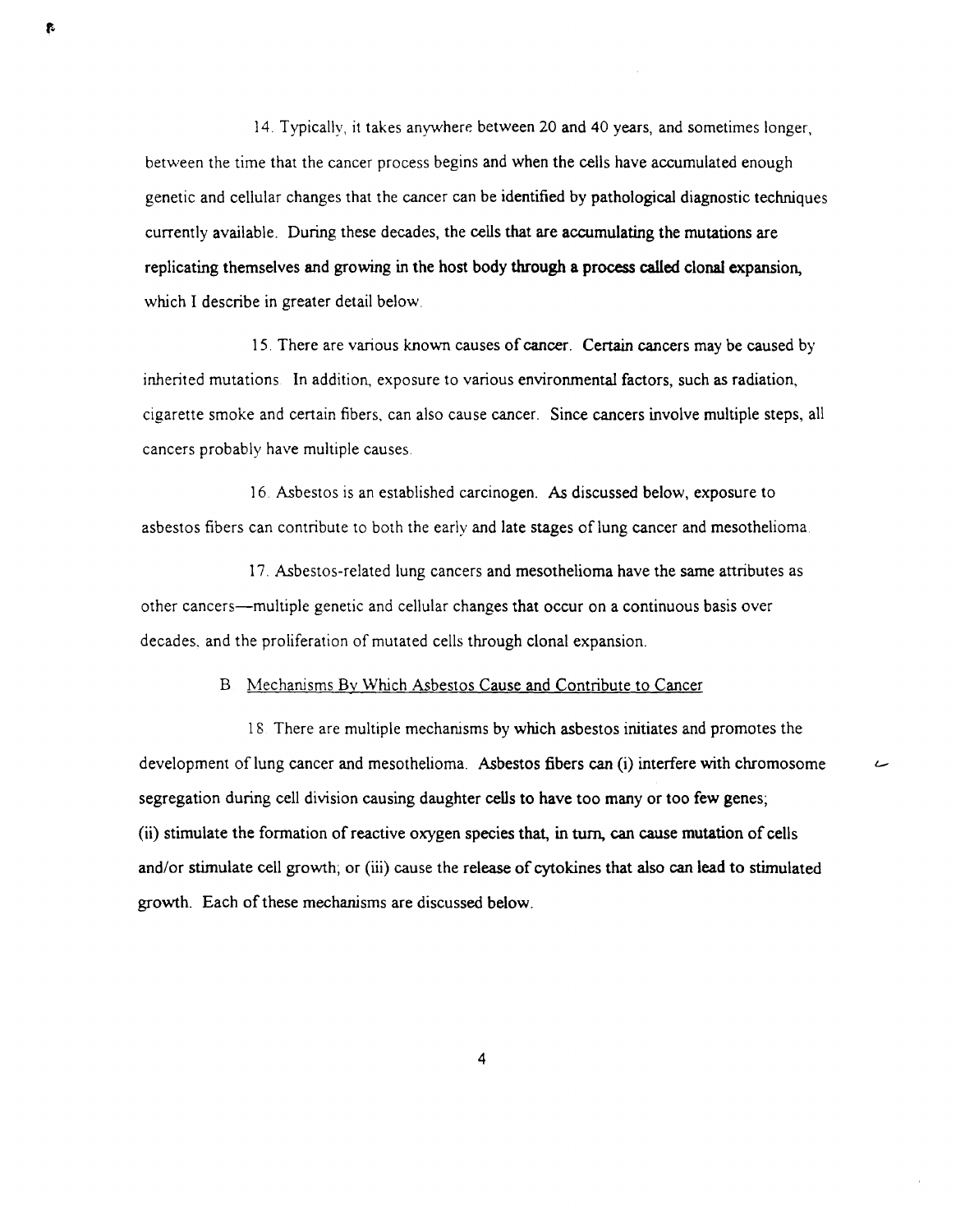#### (J) Interference With Chromosome Segregation

p.

19. I will begin bv explaining how asbestos can directly interfere with chromosome segregation All human cells contain 23 pairs of chromosomes, which are linear structures that contain the DNA that is responsible for determining the characteristics of a person. Cells periodically replicate themselves through cell division, also known as mitosis. During mitosis, the identical pairs of chromosomes separate from each other, forming two new or daughter cells. During normal mitosis, each of the two daughter cells receive an exact copy of their genetic material of the original cell

20. When an asbestos fiber enters the body, it can penetrate the membrane of, and be taken up into, an individual cell. This is known as phagocytosis and it can occur within 24 hours of when the fiber contacts a cell. Within those 24 hours, the fiber moves to the perinuclear region of the cell. the region surrounding the nucleus where the chromosomes are. As has been shown in studies by myself and others, the asbestos fiber can then interfere with normal mitosis by physically contacting a chromosome This physical interaction can interfere with the precise segregation of chromosomes, leaving one of the daughter cells with too many chromosomes and the other with too few. The state of a cell having too few or too many chromosomes is known as aneuploidy. The physical interaction of a fiber with a chromosome can also result in the deletion of pan of an individual chromosome. In either aneuploidy or chromosome deletion, one or both of the daughter cells have changed, or mutated, from the original parent cell. This mutation may be the first of many that lead to lung cancer or mesothelioma.

21. Some of the studies that have established that asbestos can interfere with the segregation of chromosomes during mitosis are Hesterberg, Thomas W. and Barrett, J. Carl, Carcinogenesis, Vol 6 no. 3 pp. 473-475, 1985; Oshimura, Mitsuo, Hesterberg, Thomas W., Tsutsui, Takeki and Barrett, 1 Carl, Cancer Research 44, 5017-5022, November 1984; Libbus, Bisharah L, IlIenye, Sharon A., Craighead, John E, Cancer Research 49,5713-5718, October 15,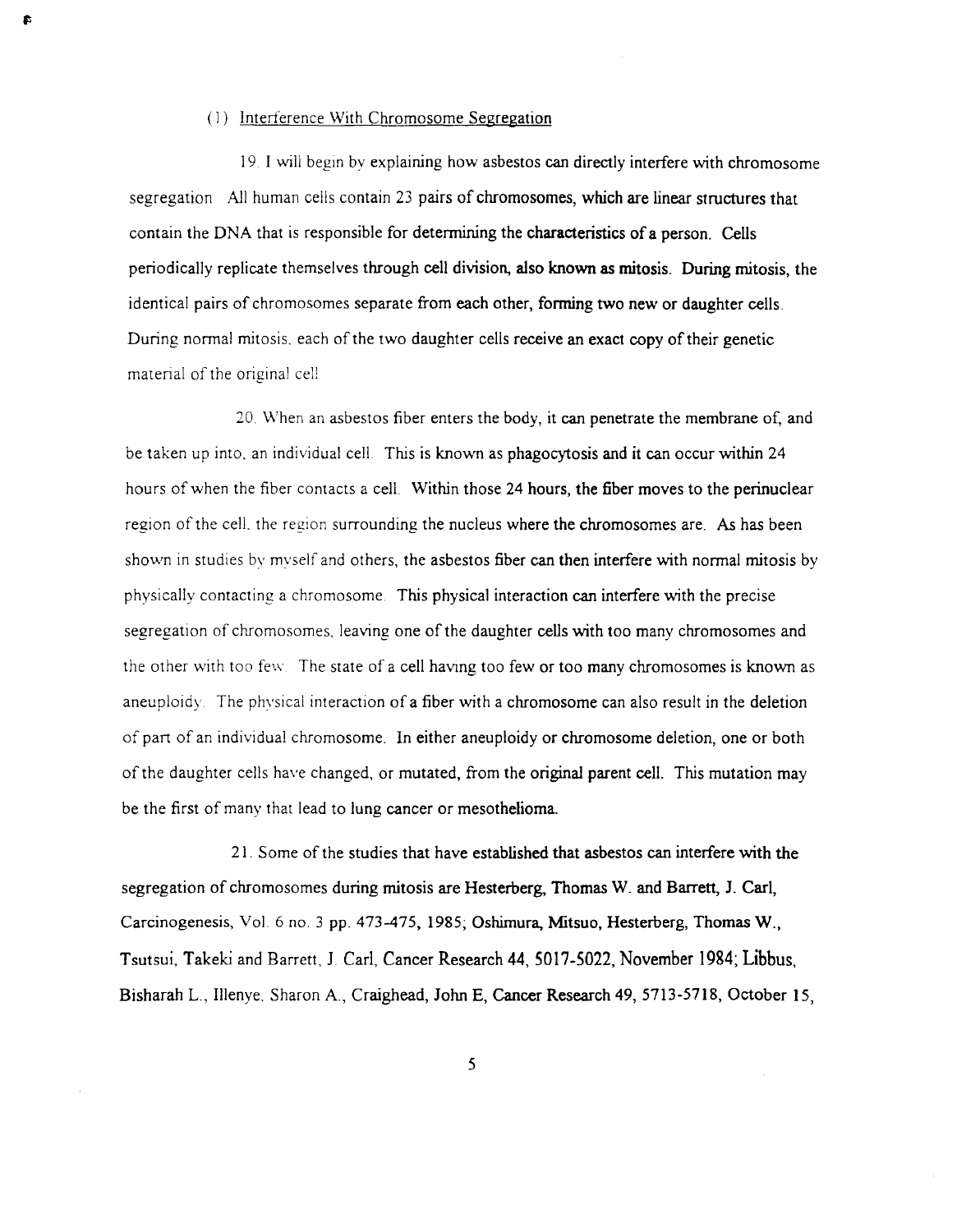1989; Hesterberg, Thomas W. and Barrett, J. Carl, Cancer Research 44, 2170-2180, May 1984; Oshimura, Mitsuo, Hesterberg, Thomas W. and Barrett, J. Carl, Cancer Genet Cytogenet 22:225- 237 (1986); Hesterberg, Thomas W., Butterick, Charles 1., Oshimura, Mitsuo, Brody, Arnold R. and Barrett, J. Carl, Cancer Research 46, 5795-5802, November 1986); Brody, Arnold R., Hill, Lila H., Hesterberg, Thomas W., Barrett, J. Carl and Adler, Kenneth B., The Cytoskeleton, Edited by Thomas W. Clarkson, Polly R. Sager, and Tore L.M. Syversen (plenum Publishing Corporation 1986); Barrett, J. Carl, Cellular and Molecular Aspects of Fiber Carcinogenesis, 1991 Cold Spring Harbor Laboratory Press

 $-22$ . Through aneuploidy or chromosome deletion, asbestos can either activate or inactivate mutations certain genes that play a particularly important role in the development of / cancer. We refer to these as cancer genes. These genes regulate the rate at which cells divide, die and metastasize, and can be placed in different categories depending on their function. One category consists of oncogenes. When activated, these genes, which include those named RAS and MYC, cause colls to divide at a faster rate. This increased mitotic rate has at least two consequences. First mutated cells will increase in numbers more quickly than normal cells. Second, the increased mitotic activity increases the possibility for mutation through an increased number of cells at risk, causing yet additional alterations in the cells on the way to them becoming pathologically diagnosable as cancer. Another type of cancer gene, of which p53, Rb, and BRCA1 are examples, is what we refer to as a tumor suppressor gene. These genes retard cell proliferation and/or help maintain the integrity of the DNA. If these genes are inactivated, cells divide at a faster rate, thereby again increasing the number of mutated cells in the body. This increased mitotic rate also increases the chances for mutations.

23. Mutations can either be induced by environmental agents or occur spontaneously. Spontaneous mutations are mutations that occur without a known cause, possibly as a consequence of rare errors in the normal process of cell division. The activation of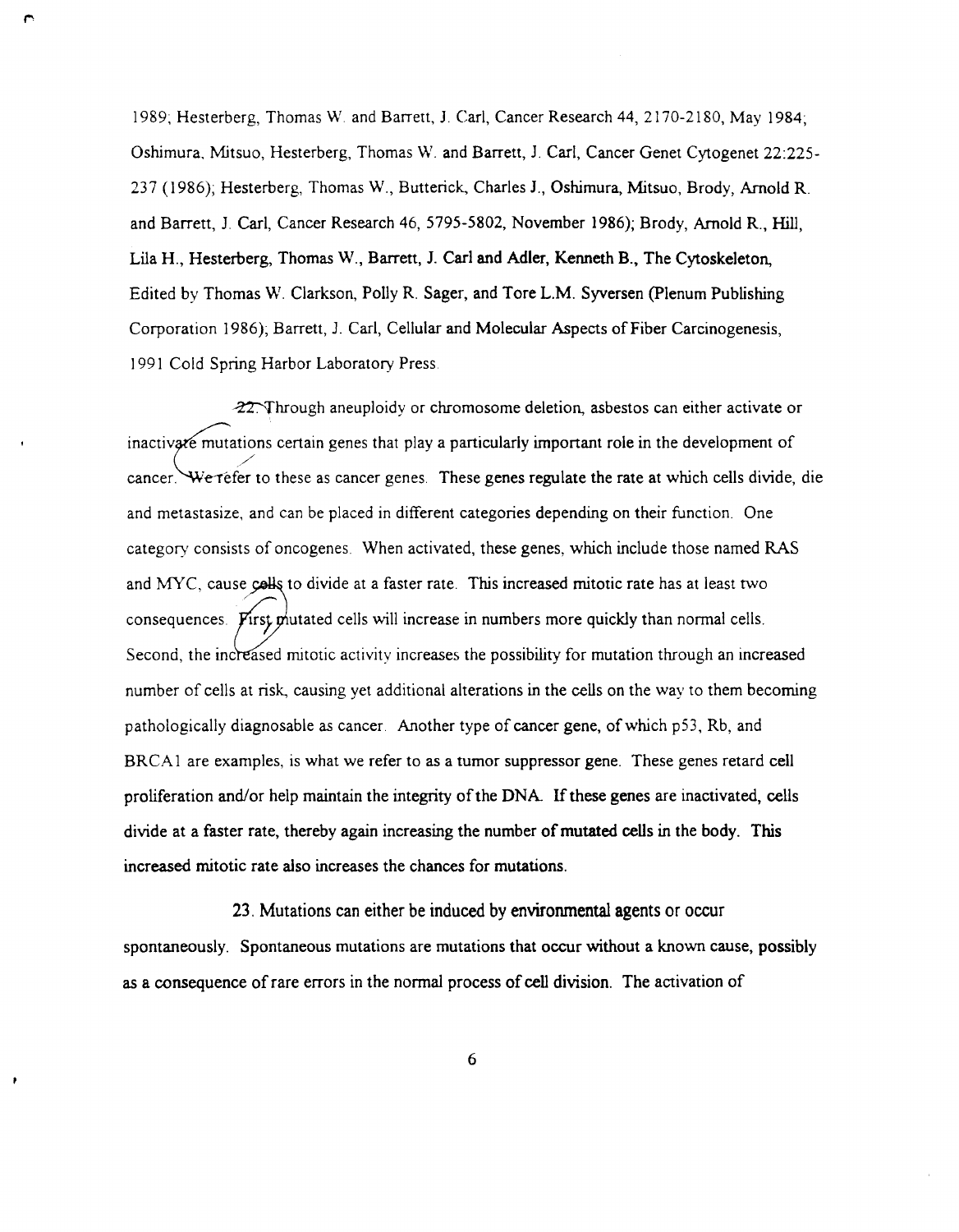oncogenes and the inactivation of tumor suppressor genes increase the rate of cell division, thereby increasing the chances for a spontaneous mutation. Increased chances for spontaneous mutations, in tum, increases the chances for accumulation of mutations of cancer genes that results in the development of cancer. Some of the studies that have discussed oncogenes and tumor suppressor genes are Fearon E.R. and Vogelstein, B. Cell 61:759-767, 1990; Sugimura, T. Science 258:603-607, 1992; Lechner, J.F., Tesfaigzi, J., and Gerwin, B.I. Environmental Health Perspectives 105 (Suppl 5) 1061-1067, 1997.

,-

24 The amount of time between when an asbestos fiber enters the body and when it causes mutation through aneuploidy or chromosome deletion can be quite short. Although many of the fibers are cleared from the lungs, those that remain may be phagotasized by the lung cell or mesothelial cell and make their way to the perinuclear area possibly within 24 hours from when the fiber contacts the cell. The time when the fiber actually induces mutations will depend on when the cell goes through mitosis This, in turn, depends on a number of factors, including, but not limited to, what kind of cell it is, when the cell last divided, whether there are any environmental factors that are accelerating or inhibiting mitosis and whether any of the genes regulating mitosis have already been altered through asbestos exposure or other means. Thus, we do not know precisely when any particular cell will divide. It can be hours, days, weeks or years. Normal lung cells tend to go through mitosis approximately every few days. Studies that support this include The Lung. Structure, Function and Disease by 23 Authors. (International Academy of Pathology Monograph) Thurlbeck, W.M. and Abell, M.R., Eds. Williams & Wilkins:Baltimore, 1978, pp. 143-145. Thus, a normal lung cell that has phagotasized an asbestos fiber but has not been previously altered and is not being influenced by other environmental factors will most likely divide no later than a few weeks after the asbestos fiber enters the body. Generally speaking, normal mesothelial cells divide at a slower rate than lung cells The life span of a pleural mesothelial in the rate is estimated as 33 days. Studies that support this include The Pleura in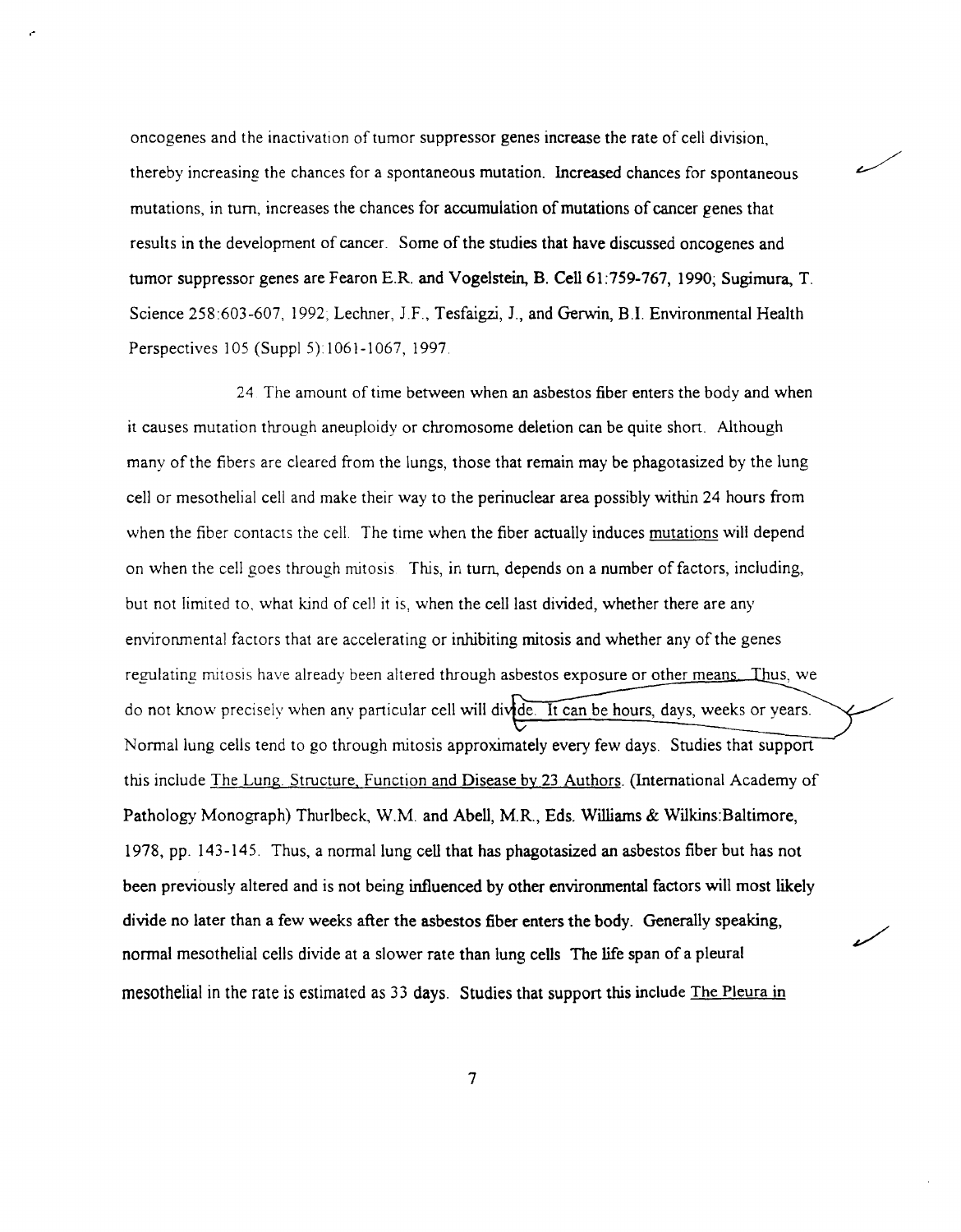Health and Disease. Chretien, J., Bignon, J., and Hirsch, A., Eds. Marcel Dekker:New York/Basel, 1985, pp. 23, 36, 39, 41, 42. Thus, a normal mesothelial cell that has not been previously altered through asbestos exposure or otherwise and which is not subject to other environmental factors will probably divide within a few weeks or months after the asbestos fiber enters the mesothelium, as shown by Adamson, I.Y.R. Environmental Health Perspectives 105 (Suppl 5) 1205-1208, 1997

25. With both lung cells and mesothelial cells, if the cell has already gone through a previous mutation that has activated oncogenes or inactivated tumor suppressor genes, because of asbestos exposure or otherwise, the new mutations caused through this additional asbestos exposure may occur even more quickly

#### (2) The Production of Reactive Oxygen Species

26 A second means by which asbestos can initiate or promote cancer is the production of reactive oxygen species Reactive oxygen species are reactive chemical derivatives of oxygen produced by chemical reactions or by enzymes made by the celis. Asbestos fibers may be phagocytosized, or partially enveloped, by cells called macrophages whose function is to clear foreign substances from the body. To destroy such foreign particles, the macrophages produce reactive oxygen species Other cells, including lung and mesothelial celis, may also take up fibers and produce reactive oxygen species during this process.

27. Reactive oxygen species that are produced by the interaction of asbestos fibers with macrophages or with lung or mesothelial cells can cause and/or contribute to the development of lung cancer or mesothelioma in two ways. First, the reactive oxygen species can directly cause the mutation of genes by interacting directly with DNA or with cell membranes to produce reactive products that can cause gene mutations. Second, reactive oxygen species can also cause cells to divide at an increased rate by either stimulating production of cytokines and growth facts, discussed below, or by killing celis, which, in turn, causes other cells in the area to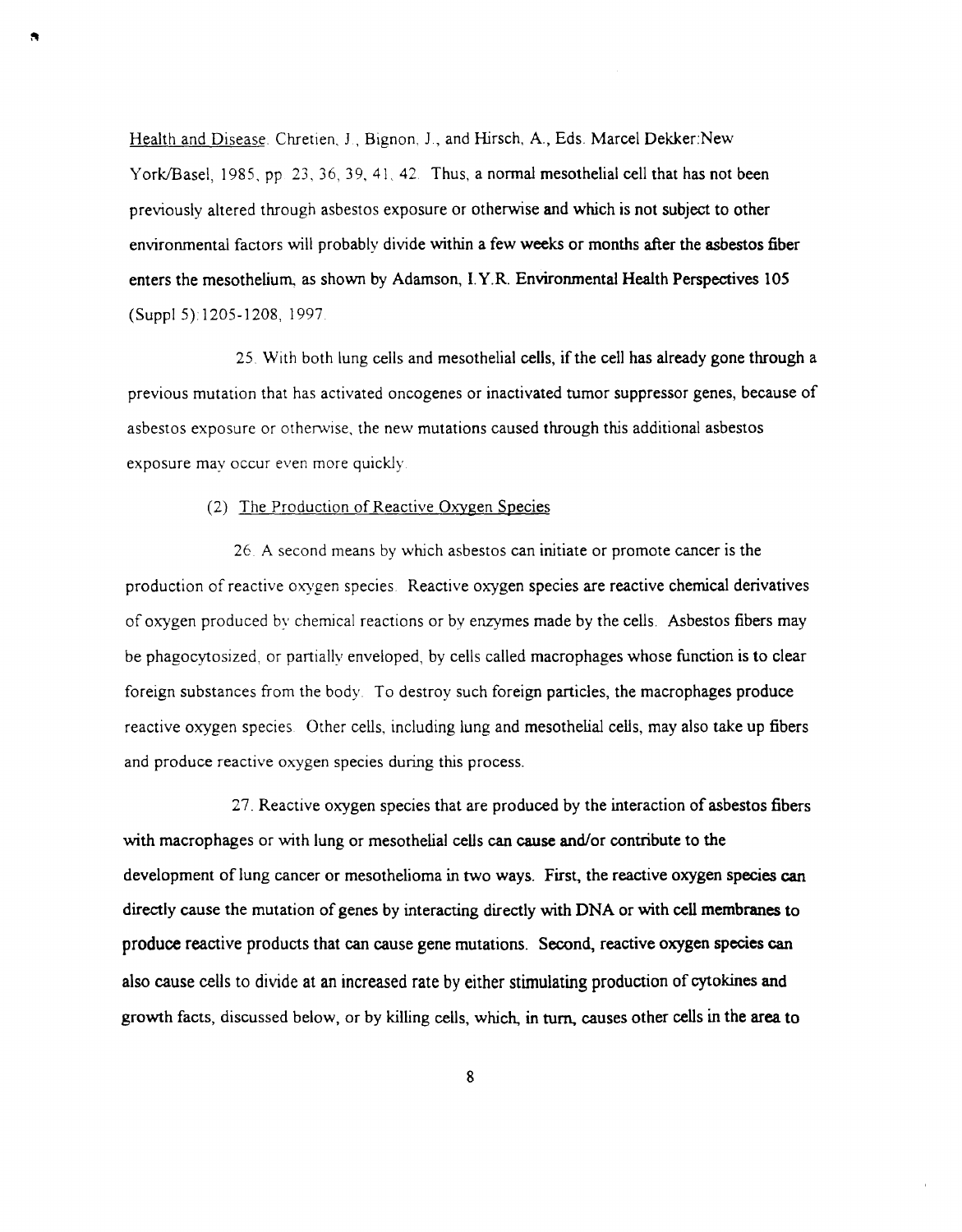proliferate more rapidly to compensate for the dead ones. As I described before, increased cell proliferation increases the chances for spontaneous mutations, which may contribute to different steps in the development of pathologically diagnosable cancer.

28. In addition to commencing a cancer process, reactive oxygen species can also contribute to the development of a cancer process that has already begun through the same two mechanisms-- by directly causing new mutations in initiated cells or by increasing the rate of division of cells that have already been altered by prior asbestos exposure or through other means to divide at a greater rate. That greater rate of cell division will cause the already mutated cells to increase in number in the host body and will also increase the chances for spontaneous mutations. Asbestos fiber can cause the production of reactive oxygen species within minutes or hours after contact with cells. The reactive oxygen species can cause direct gene mutation in that period of time Studies that have established this fact are reviewed by Walker C, Everitt, J, and Barrett, ] C American Journal of Industrial Medicine 21 :253-273, 1992; Kane, AB. In: Mechanisms of Fibre Carcinogenesis: Kane, AB.. Boffetta, P., Saracci, R., and Wilbourn, JD (Eds.).IARC Scientific Publications No 140, International Agency for Research on Cancer, Lyon, 1996, pp 11-34, Jaurand, M-C In Mechanisms of Fibre Carcinogenesis. Kane, AB., Boffetta, P., Saracci, R. and Wilbourn. ] D (Eds). IARC Scientific Publications No. 140; International Agency for Research on Cancer, Lyon, 1996, pp. 55-7l. In addition, the reactive oxygen species can cause increased cell proliferation within hours to days. Studies that have shown this effect are reviewed in Walker C, Everitt, J, and Barrett, J.C American Journal of Industrial Medicine 21:253-273, 1992; Kane, AB In: Mechanisms of Fibre Carcinogenesis. Kane, AB., Boffetta, P., Saracci, R., and Wilbourn, J.D. (Eds.) IARC Scientific Publications No. 140. International Agency for Research on Cancer, Lyon, 1996, pp. 11-34; Jaurand, M.-C. In: Mechanisms of Fibre Carcinogenesis. Kane, AB., Boffetta, P., Saracci, R, and Wllbourn, J.D. (Eds.). IARC Scientific Publications No. 140. International Agency for Research on Cancer, Lyon, 1996, pp. 55-71;

9

ि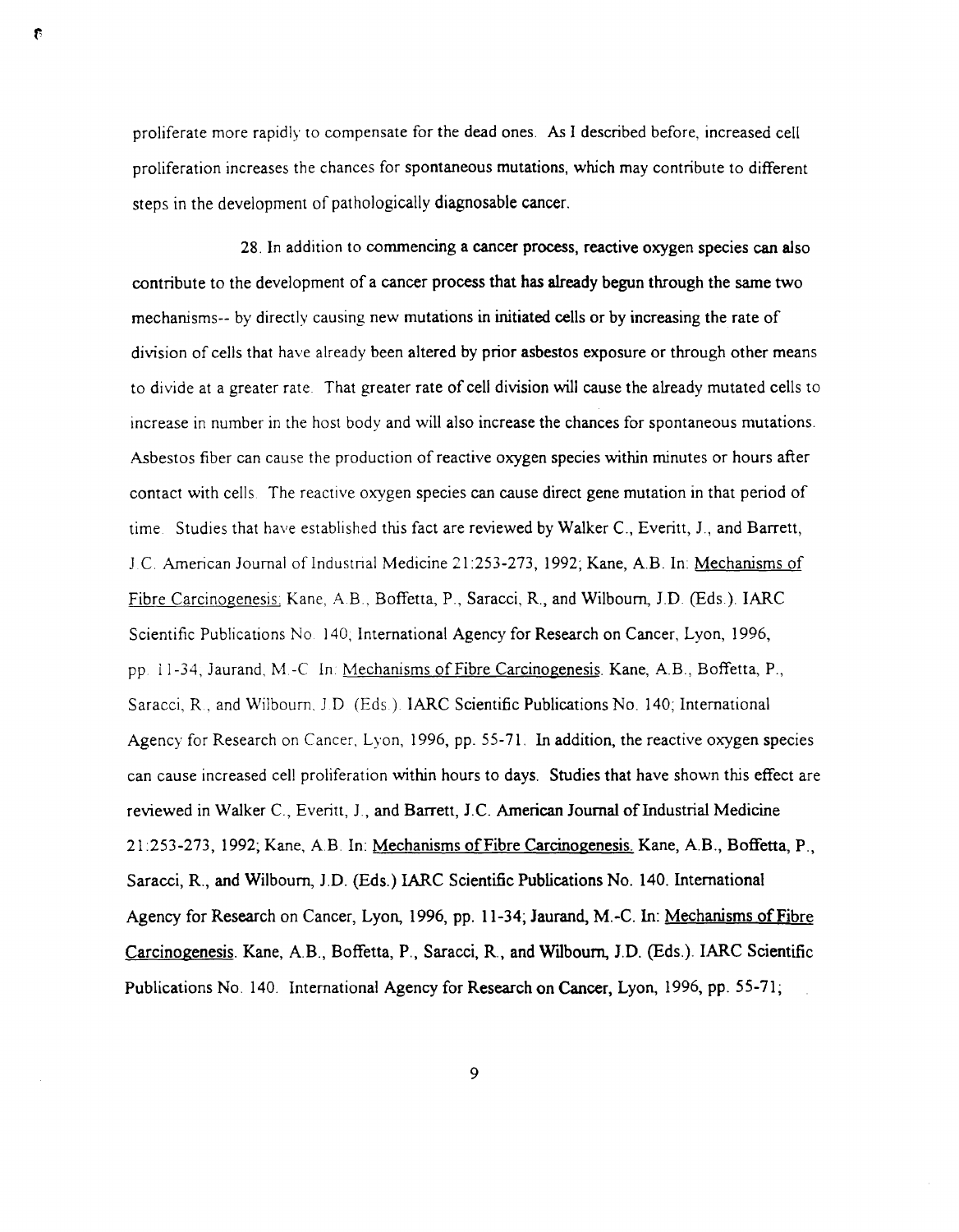Driscoll, K.E. In: Mechanisms of Fibre Carcinogenesis. Kane, A.B., Boffetta, P., Saracci, R., and Wilbourn, J.D. (Eds.). IARC Scientific Publications No. 140. International Agency for Research on Cancer, Lyon, 1996, pp. 73-96.

29. Most oxygen free radicals are short lived and active only for a few seconds or minutes. However, more stable intermediates can be produced by reaction of reactive oxygen species with cell membrane components. This produces reactive intermediates that may induce the same effects as oxygen free radicals themselves.

(3) The Release of Cytokines

30 A third mechanism through which asbestos exposure can cause or contribute to cancer is through the release of cytokines. More specifically, when asbestos fibers are taken up by non-target cells such as macrophages, cytokines are released.<sup>1</sup> These cytokines send chemical signals which call more macrophages to come to the site of a foreign substance to help eliminate it The release of the cytokines causes the proliferation of target cells, much like reactive oxygen species. Studies that have demonstrated this effect are reviewed in Walker C., Everitt, J., and Barrett, J.C. American Journal of Industrial Medicine 21:253-273, 1992; Kane, A.B. In: Mechanisms of Fibre Carcinogenesis. Kane, AB., Boffetta, P., Saracci, R., and Wilbourn, J.D. (Eds.). IARC Scientific Publications No. 140. International Agency for Research on Cancer, Lyon, 1996, pp. 11-34, Jaurand, M.-C. In: Mechanisms of Fibre Carcinogenesis. Kane, A.B., Boffetta, R., Saracci, R., and Wilbourn, J.D. (Eds.). !ARC Scientific Publications No. 140. International Agency for Research on Cancer, Lyon, 1996, pp. 55-71; Driscoll, K.E. In: Mechanisms of Fibre Carcinogenesis. Kane, A.B., Boffetta, P., Saracci, R., and Wilbourn, J.D.

 $\mathbf{1}$ Target celis, in this context, are the cells that give rise to the asbestos associated cancer, i.e., the lung epithelial cells for lung cancer and the mesothelial cells for mesotheliomas. Nontarget cells are cells that are damaged by the fibers, such as macrophages, but do not develop into cancer cells. As I just discussed, damage to non-target cells may contribute to the development of cancer in the target cells during the cancer process.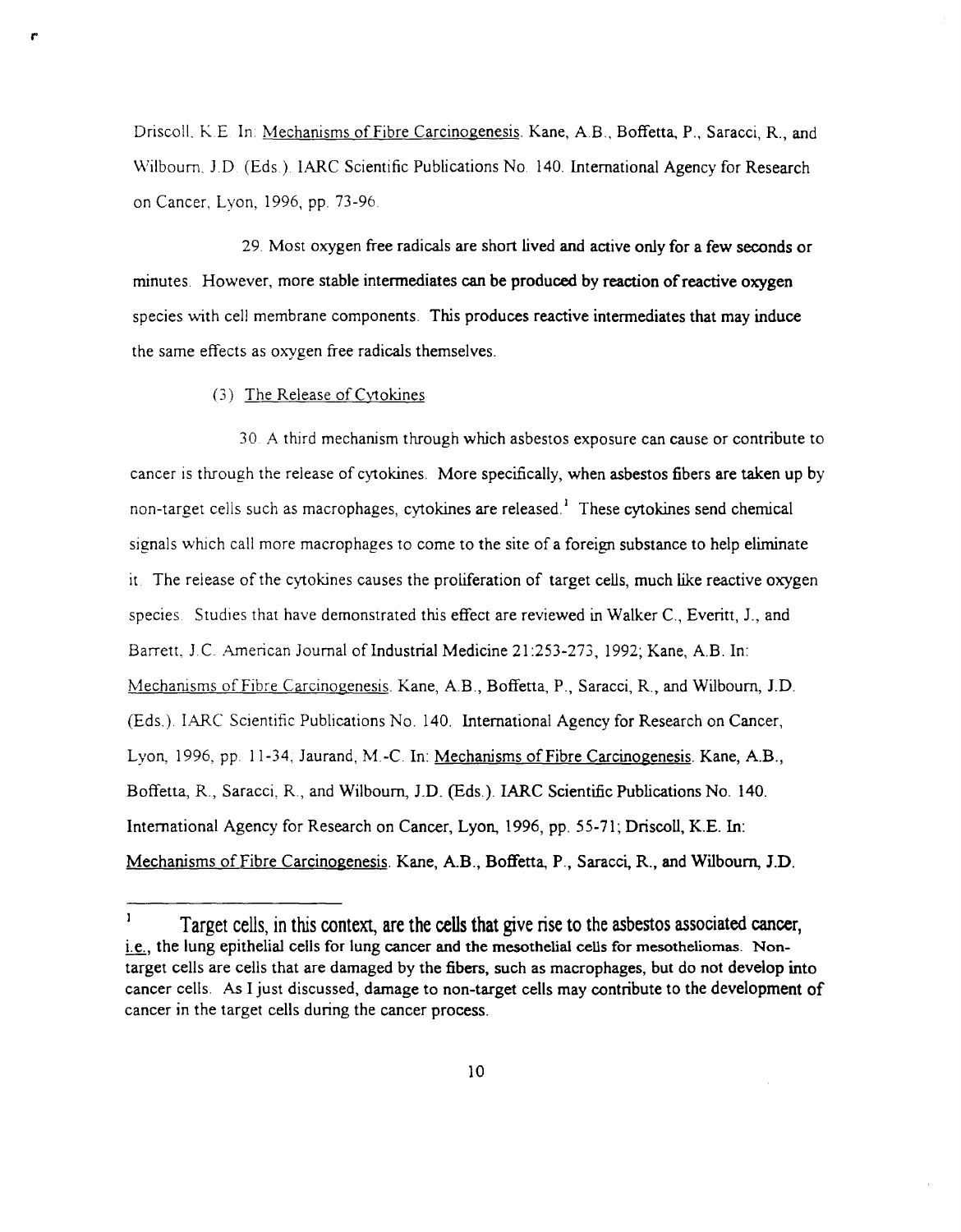(Eds) IARC Scientific Publications No 140. International Agency for Research on Cancer, Lyon, 1996, pp. 73-96.

 $\mathbf{r}$ 

31. Increased proliferation that results from cytokines causes an increased opportunity for spontaneous mutations, which, as discussed, in tum can lead to pathologically diagnosable cancer. In addition, the cytokines can lead to increased proliferation of cells that have already been mutated by prior asbestos exposure or other means. Cytokines start causing this increased cell division within hours or days of when the asbestos fiber enters the host body. Studies that discuss this phenomenon are reviewed in Walker c., Everitt, J., and Barrett, J.c. American Journal of Industrial Medicine 21:253-273,1992; Kane, A.B. In: Mechanisms of Fibre Carcinogenesis Kane, A.B., Boffetta, P., Saracci, R., and Wilbourn, J.D. (Eds.) IARC Scientific Publications No. 140. International Agency for Research on Cancer, Lyon, 1996, pp. 11-34; Jaurand, M.-C. In: Mechanisms of Fibre Carcinogenesis. Kane, A.B., Boffetta, R., Saracci, R., and Wilbourn, J D (Eds) IARC Scientific Publications No. 140. International Agency for Research on Cancer, Lyon. 1996, pp. 55-71; Driscoll, K.E. In: Mechanisms of Fibre Carcinogenesis Kane, AB, Boffetta, P., Saracci, R, and Wilbourn, J.D. (Eds.). IARC Scientific Publications No. 140. International Agency for Research on Cancer, Lvon, 1996, pp. 73-96.

32 Each of the mechanisms by which asbestos can cause cancer - the direct interference of fibers 'with mitosis, the direct mutation of genes and the increased proliferation of cells from reactive oxygen species produced by asbestos exposure and the increased proliferation of cells through the release of cytokines—can commence or contribute to the cancer process within hours to days of the asbestos entering the host body. Studies that provide evidence in support of this fact are reviewed in references cited previously.

c. The Development of Asbestos-Related Cancer

33. Based on the work of numerous cancer researchers, it is well established that cancer is a multi-step, continuous process. For a cancer to develop to the point that it is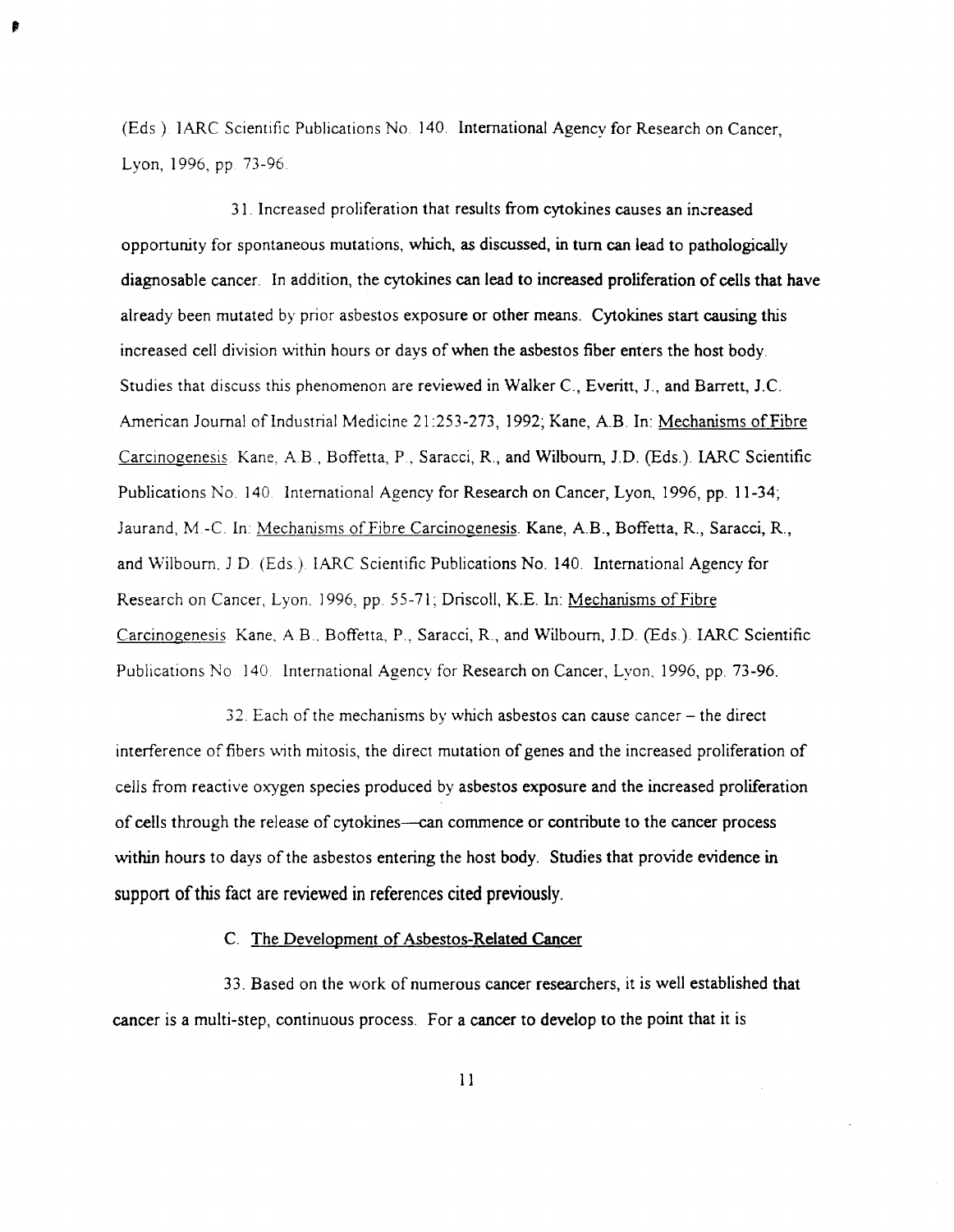pathologically diagnosable, cells must accumulate a number of mutations to the critical cancer genes that I discussed previously. These mutations, which cause the activation of oncogenes, thereby stimulating cell proliferation, and the inactivation of tumor suppressor genes, thereby removing the brakes on cell proliferation, occur over time.

 $\mathbf{r}$ 

34. In my opinion, the cancer process commences with the mechanism that leads to the first cancer gene mutation That first mutation is passed on to two daughter cells. When the daughter cells divide, they pass the mutation to their daughter cells. These altered cells, each carrying the same mutation, are called a clone and the process by which the mutations are passed on to generations of daughter cells is known as clonal expansion. Eventually, additional mutations occur in the clone of cells carrying the first mutation through any number of possible mechanism. including a) mitosis interference by another asbestos fiber; b) mutation due directly to reactive oxygen species; c) spontaneous mutation resulting from normal cell proliferation; d spontaneous mutation resulting from increased proliferation due to the production of reactive oxygen species or cytokines, or e) some other environmental exposure. The cell that contains the two mutations will then divide, passing on those two mutations to its daughter cells, generating another clone and additional clonal expansion. The cancer process continues on until a third, fourth and possibly many other mutations occur through one of the same mechanisms and is called clonal evolution

35. Eventually, sufficient mutations occur changing the identifiable characteristics of the cells, and a sufficient number of cells accumulate, containing the multiple mutations, such that the cancerous process can be diagnosed by the pathological methods currently available.

36. It is important to understand that asbestos can contribute to the cancer process and cause additional injury at any stage of the process. It can directly cause the first mutation. It can directly cause the second mutation. It can cause increased cell proliferation that leads to the second mutation, and so forth. In other words, asbestos can playa role at any time from before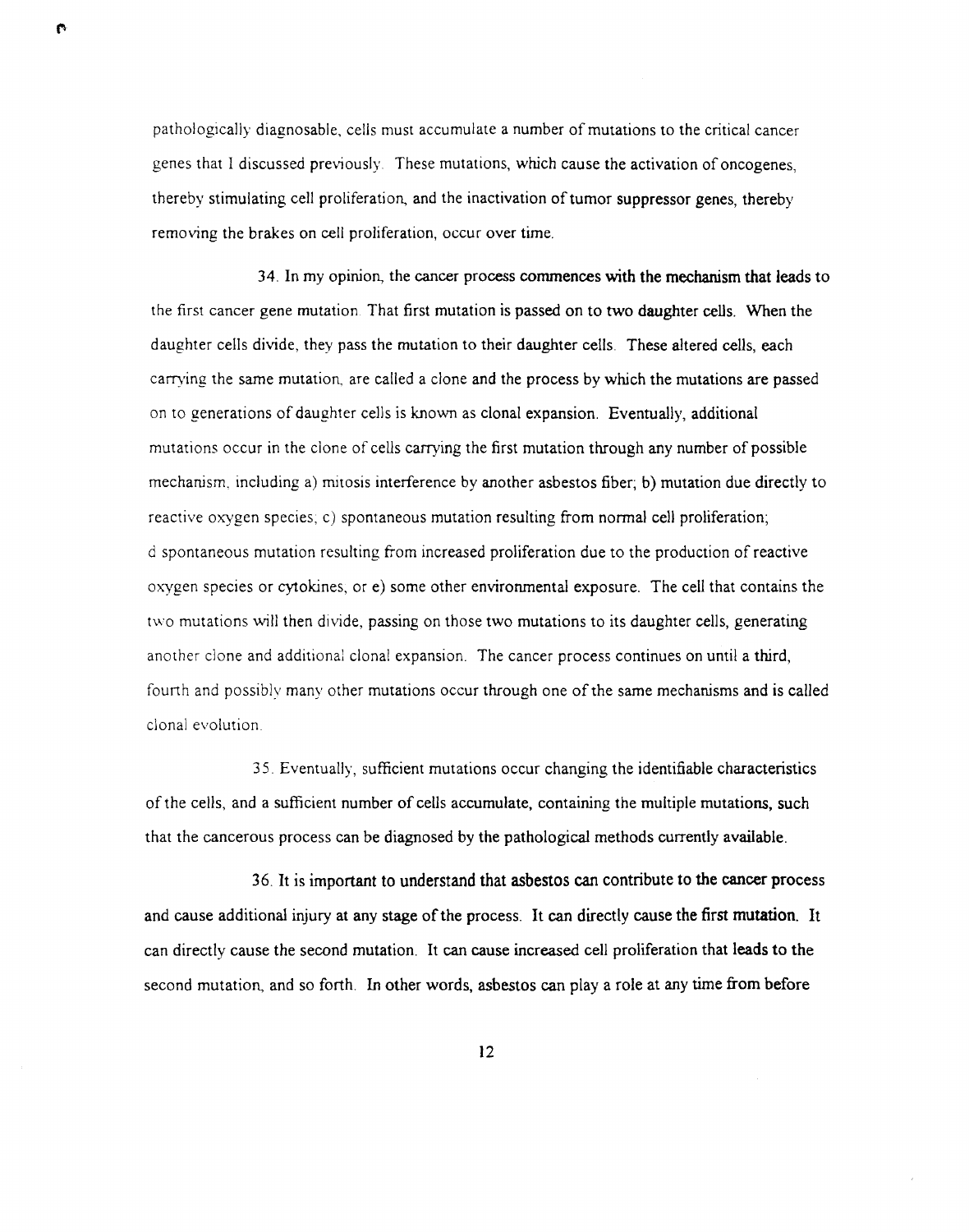the first mutation occurs and the cancer actually begins up until and past when the cancer is pathologically diagnosable.

37. Even when asbestos is not directly leading to or causing new mutations, cells that are already carrying mutations from asbestos exposure that have already accumulated to that point in time are continuing to proliferate, putting more damaged cells into the host body. Further, to the extent that the mutated cells have come into contact with reactive oxygen species and cytokines produced because of asbestos, the mutated cells accumulate in the host at an increased rate. As a consequence, as time goes on, the person has more and more damaged cells being induced and dividing in his or her body.

#### D. Diagnosis of Asbestos-Related Cancer

38. It takes decades from when asbestos-related lung cancer and mesothelioma begin to become diagnosable by conventional pathological means. Before such a diagnosis can be made, three things typically must happen. First, the cancerous cells must have accumulated multiple mutations to critical cancer genes. Second, the cells that contain the mutations must have proliferated to a sufficient number, typically in the billions, before they can be detected by traditional methods. Third, in the case of lung cancers and mesothelioma, the individual typically must become symptomatic. Because the lungs and the pleura are not easily accessible and because routine medical examinations often do not involve any procedure through which a tumor would be found, the physician usually needs to have a specific reason to go looking for the cancer. This often does not occur until the cancer process has proceeded for many years.

39. Physicians and cancer researchers sometimes use the word "precancerous." "Precancerous" is a tenn used different ways by different people. Most commonly, it is used to describe a tumor that has not yet begun to metastasize to other locations or acquired the histological characteristics that enable pathologists to predict the ability to metastasize. Although the prefix "pre" may be misleading, physicians and researchers typically do not use the word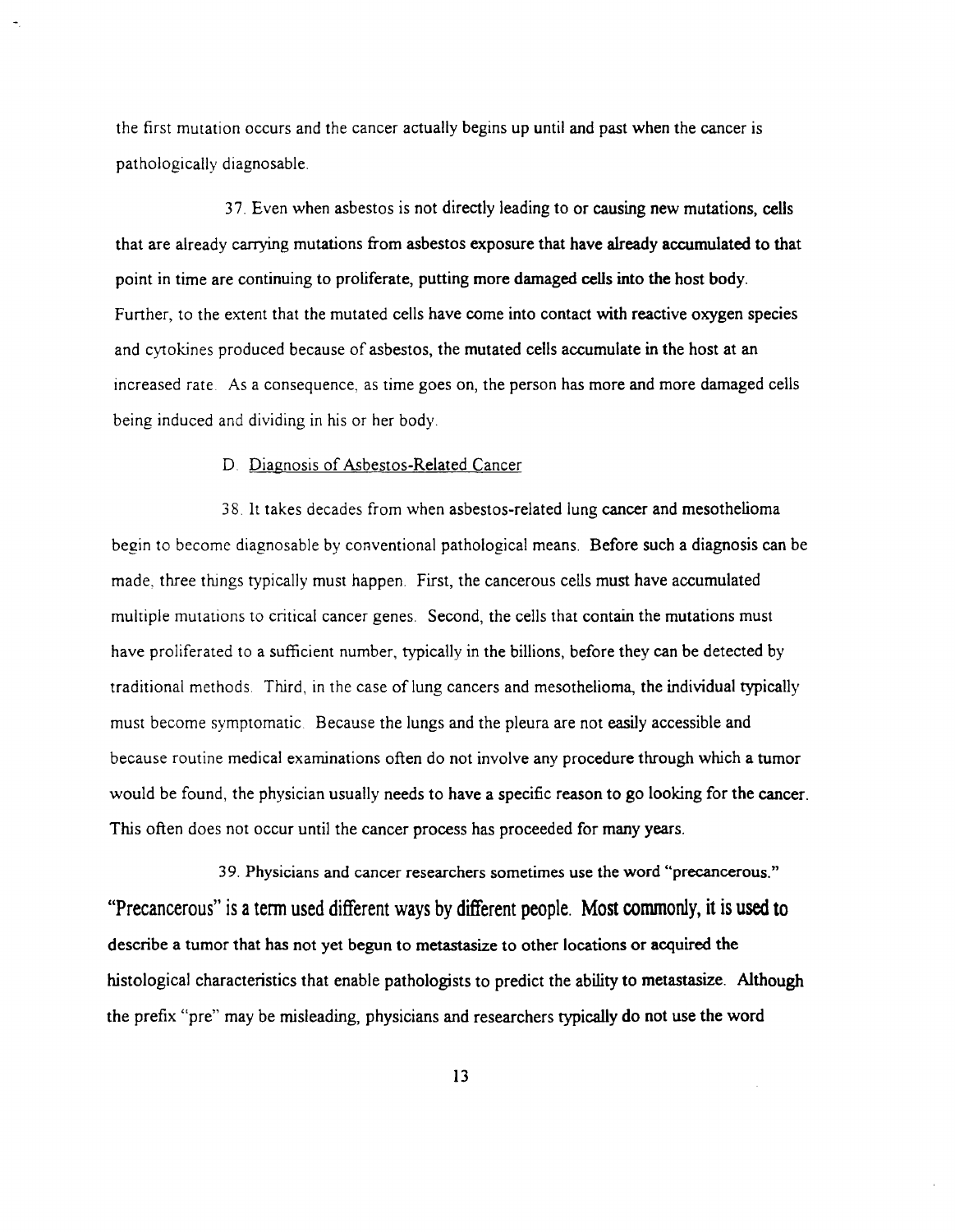"precancerous" to mean that the cancer process has not yet begun. To the contrary, "precancerous" is simply an earlier stage of the continuous process in which some, but not all, of the cell mutations have occurred that are necessary for the cancer to begin to metastasize. "Precancer" starts with the first mutation of a cancer gene.

# E. Factors Relating to Whether a Pathologically Diagnosable Cancer Will Develop

 $\mathbf{f}$ 

40. Not all individuals who have that first cell mutation will eventually develop cancer. A number of factors influence whether such a cancer develops, including the age of the individual, the intensity and duration of the asbestos exposure, and other environmental exposures, such as cigarette smoking

41. We do not know with certainty all of the roles that age may play in the development of cancer. We do know that because cancer is a multi-step process requiring multiple mutations, the longer one lives, the more time one has for the accumulation of multiple cancer gene mutations to occur. It is also possible that the aging process itself contributes to the cancer process. However, the relationship between the aging process and the cancer process is not clear

42. As the intensity and duration of asbestos exposure increases, the number of fibers in the lungs of an exposed individual will also increase. This increases the probability of the occurrence of the asbestos-associated changes that lead to cancer in both the early and the late stages of the disease.

43. Other environmental factors, such as cigarette smoking, can influence the cancer process by some of the same mechanisms that asbestos fibers operate- that is, by inducing mutations or by stimulating proliferation of mutated cells.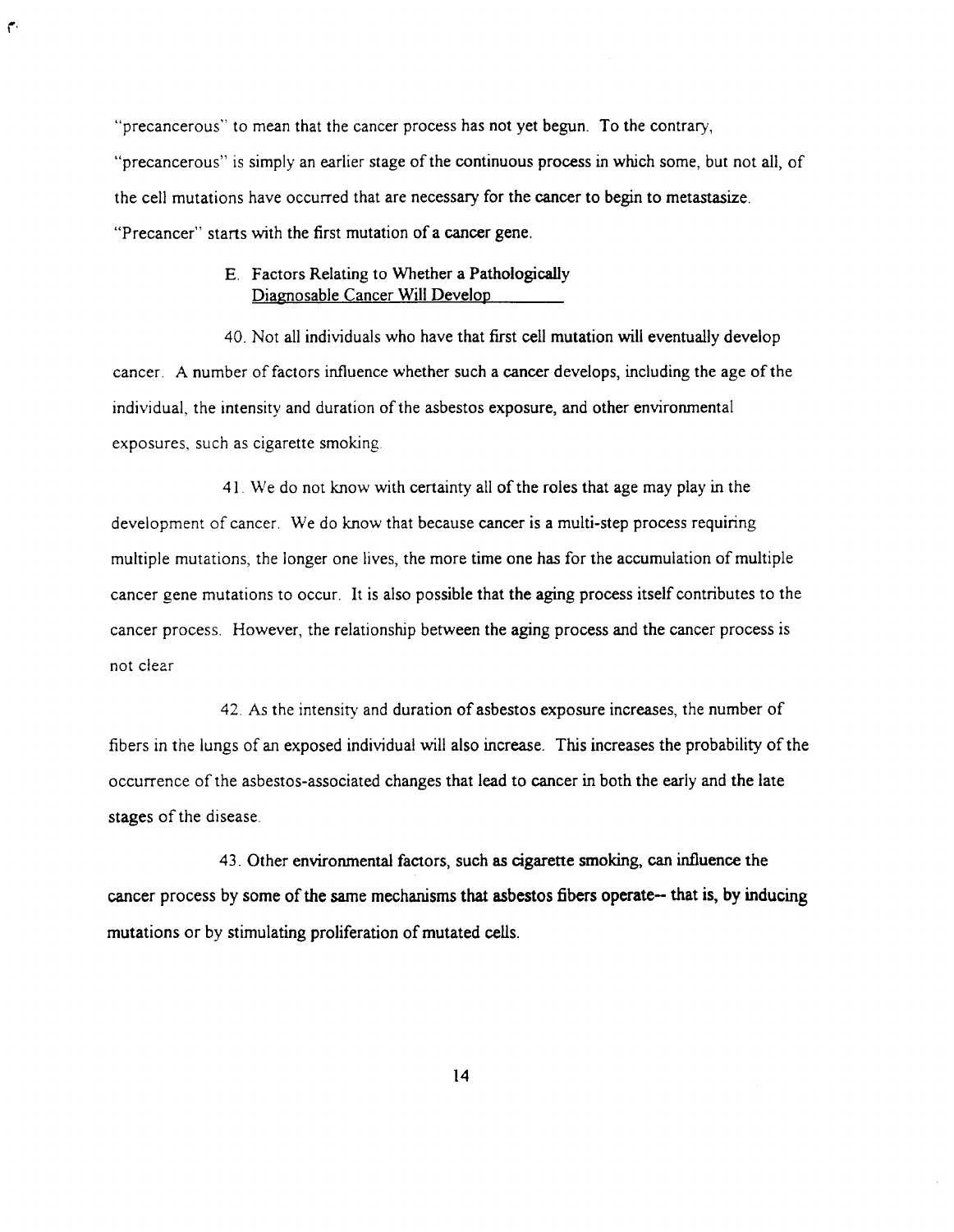44 The critical events in the cancer process are the induction of multiple mutations in cancer genes and the of proliferation of mutated cells. It is through these mechanisms that the precancer progresses to a malignancy.

F. The Timing of Mutations

45. As discussed above, an asbestos-related cancer is typically not diagnosed until late in the cancer process. At that time, it is not possible, given the current state of scientific knowledge, to determine exactly when any of the mutations then existing in the cancer cells occurred

46. However, based on the current state of scientific knowledge, we do know the following facts pertinent to the timing of asbestos-related cancers:

- a. As discussed above, asbestos fibers may cause the first cell mutation, or any subsequent cell mutation, within hours or days of the exposure of the fiber to the cell through the mechanisms discussed above;
- b As also discussed above, normal lung cells that are not subject to any other influence may divide every few days; normal mesothelial cells may divide every few months;
- c. As also discussed above, lung cells and mesothelial cells that are subjected to asbestos exposure may proliferate at a much higher rate if cell injury is induced;
- d. By the time a cancer is typically detected, it is generally one centimeter or greater in size and consists of billions of cells;
- e. By the time a cancer is typically diagnosed, a high fraction (greater than 1 %) of the cells in the cancer are dividing every day;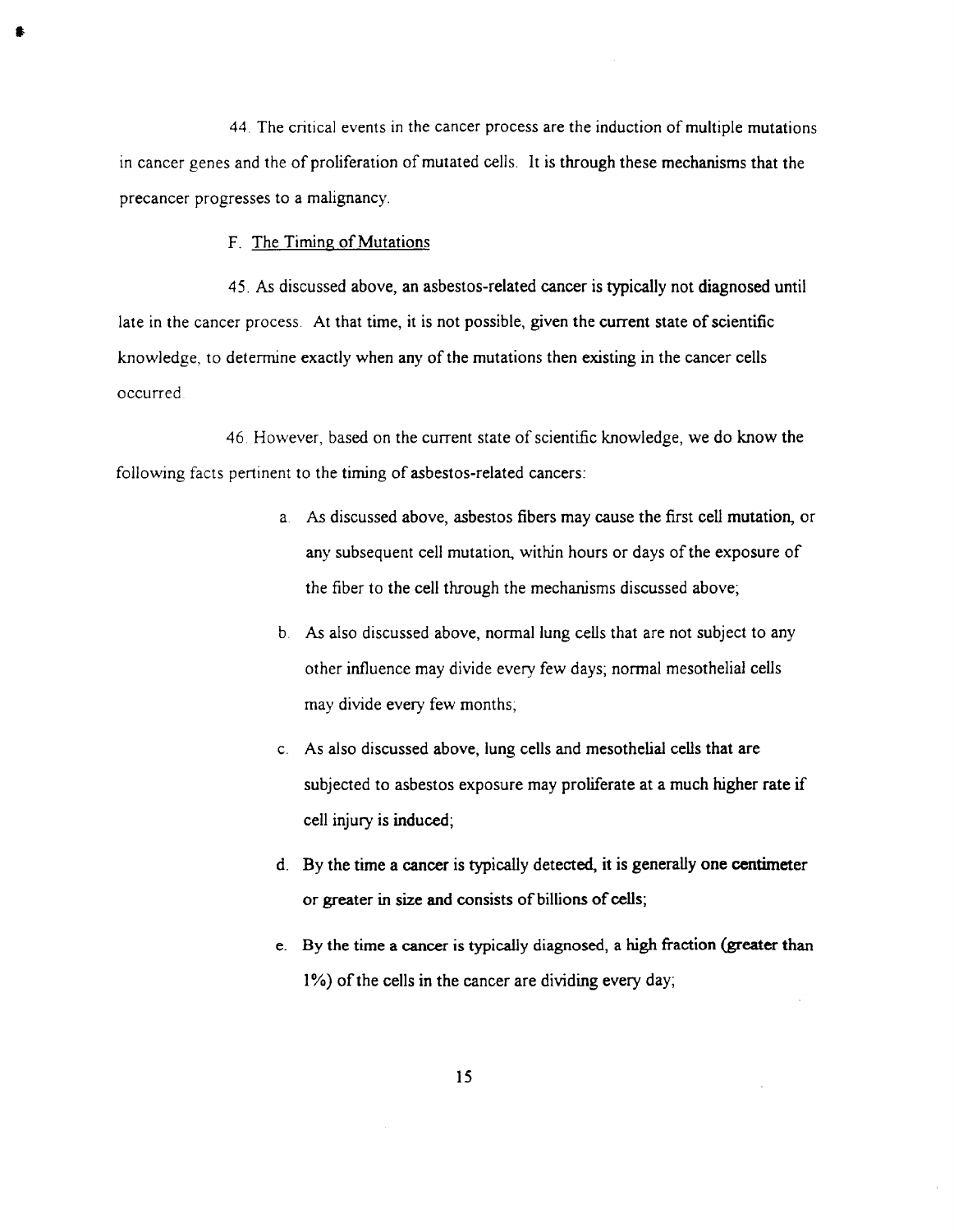- f. To achieve the billions of cells necessary for a diagnosis by traditional pathoiogical means, billions of cell divisions had to have first taken place This is, in part, because cancerous cells also die at an increased rate through much of the cancer process, as shown by Naik, P., Karrim, 1., and Hanahan, D. Genes & Development 10:2105-2116, 1996; Dunn, S.E., Kari, F.W., French, 1., Leininger, 1.R., Travlos, G., Wilson, R., and Barrett, 1.c. Cancer Research 57:4667-4672, 1997; Preston, G.A., Lang, J.E., Maronpot, R.R., and Barrett, J.C. Cancer Research 54: 4214-4223,1994;
- g Consequently, some mutated cells are probably dividing every few days even at the earliest stages of the cancer process. At a minimum, some mutated cells are dividing at least annually decades before the cancer is clinically diagnosed and, most likely, within the first year or two of the initial asbestos exposure; and
- h. The multiple mutations to cancer genes, usually estimated at three to ten, are necessary before a cancer is typically diagnosed by traditional means occur during the decades between the first mutation and diagnosis. There is no evidence that suggests that the accumulation of multiple mutations all occur a short time before diagnosis.

47. Thus, the critical and multiple steps in the cancer process -- the accumulation of multiple mutations and the proliferation of mutated cells - are occurring continuously during the decades from the first mutation through diagnosis.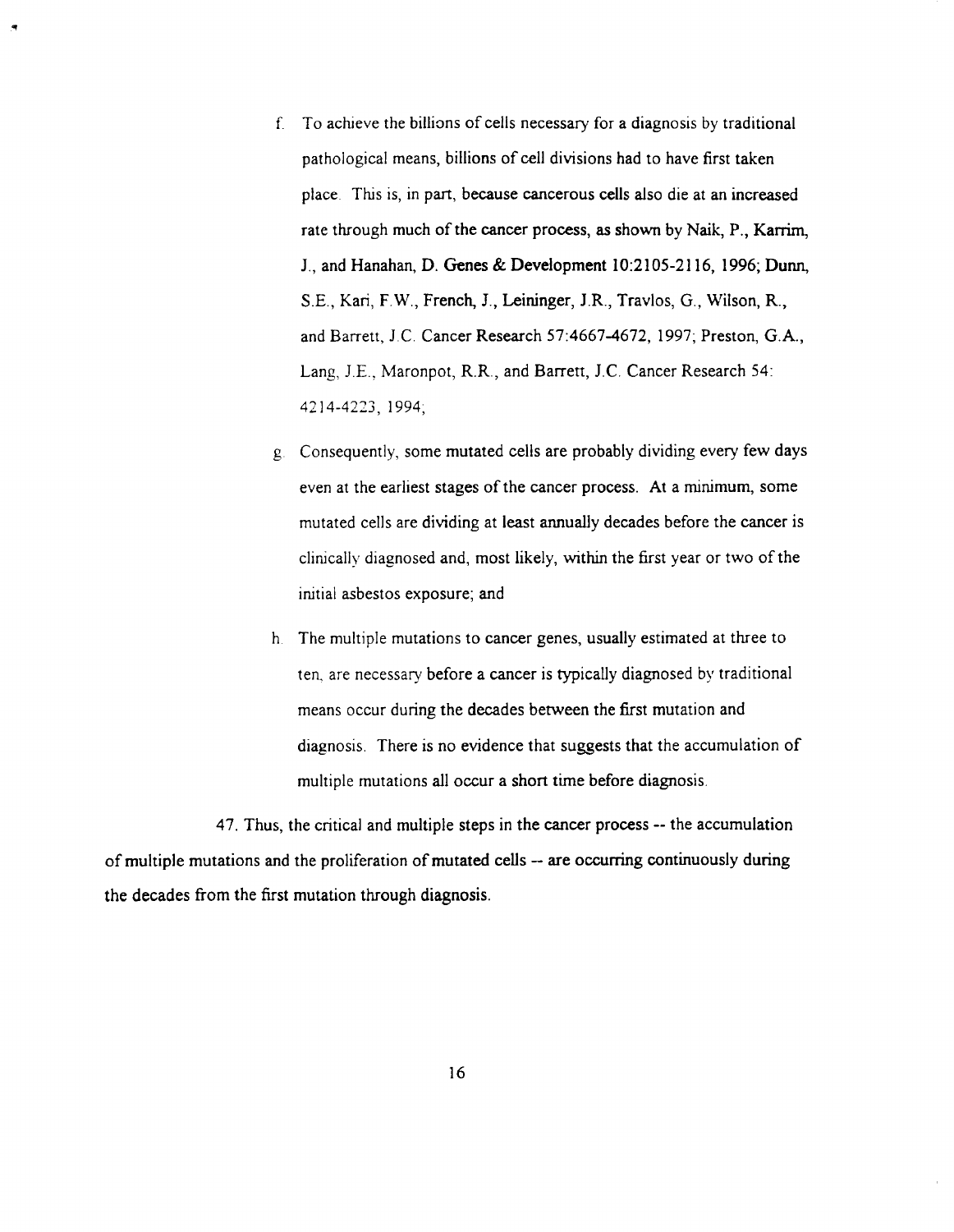## G. The So-Called "Latency Period"

•

48. Historically, some researchers believed that following one or two mutations, the damaged cells became essentially dormant for decades, after which they would become active again and proliferate at an extremely fast rate. More recent studies indicate that the precancer cells are not dormant, but rather, are actively dividing; however, the rate of cell division is approximately equaled by the rate of cell death, so that the number of precancer cells in the body during this period does not appear to expand at a rapid rate. This does not mean that the mutated cells are dormant or that no proliferation of mutated cells is occurring. No evidence exists that mutated cells proliferate at a rate lower than normal cells, which proliferate on a regular basis, and, to the contrary, the studies establish that mutated cells, in fact, proliferate at an increased rate. However, because the mutated are also dying at an increased rate during this period, the overall growth in the number of cells is not apparent, as shown by Shibata, D., Navidi, W., Salovaara, R, Li, Z-H, and Aaltonen, L.A. Nature Medicine 2:676-681, 1996. It is this phenomenon that explains the appearance of a "latency period."

#### H. New Diagnostic Techniques

49. Lung cancer and mesotheliomas are generally diagnosed today after a detectable lesion has developed, for example by radiographic techniques, or after symptoms associated with the cancers (bleeding, pain, difficulty breathing) are recognized. As discussed above, at this point, the cancer consists of billions of cells with multiple mutations in the cancer genes New molecular techniques are now available that can detect mutations in cancer genes in even a single cell. Furthermore, significant progress has been made on the identification of cancer genes, particularly over the past 10 years. Knowing the critical genes to study for mutations and having techniques to measure mutations in only a few cells has allowed scientists to detect mutated cells that lead to the cancer at earlier times. This new field of molecular diagnosis holds great promise and is therefore a major focus of cancer research today. The hope is that precancer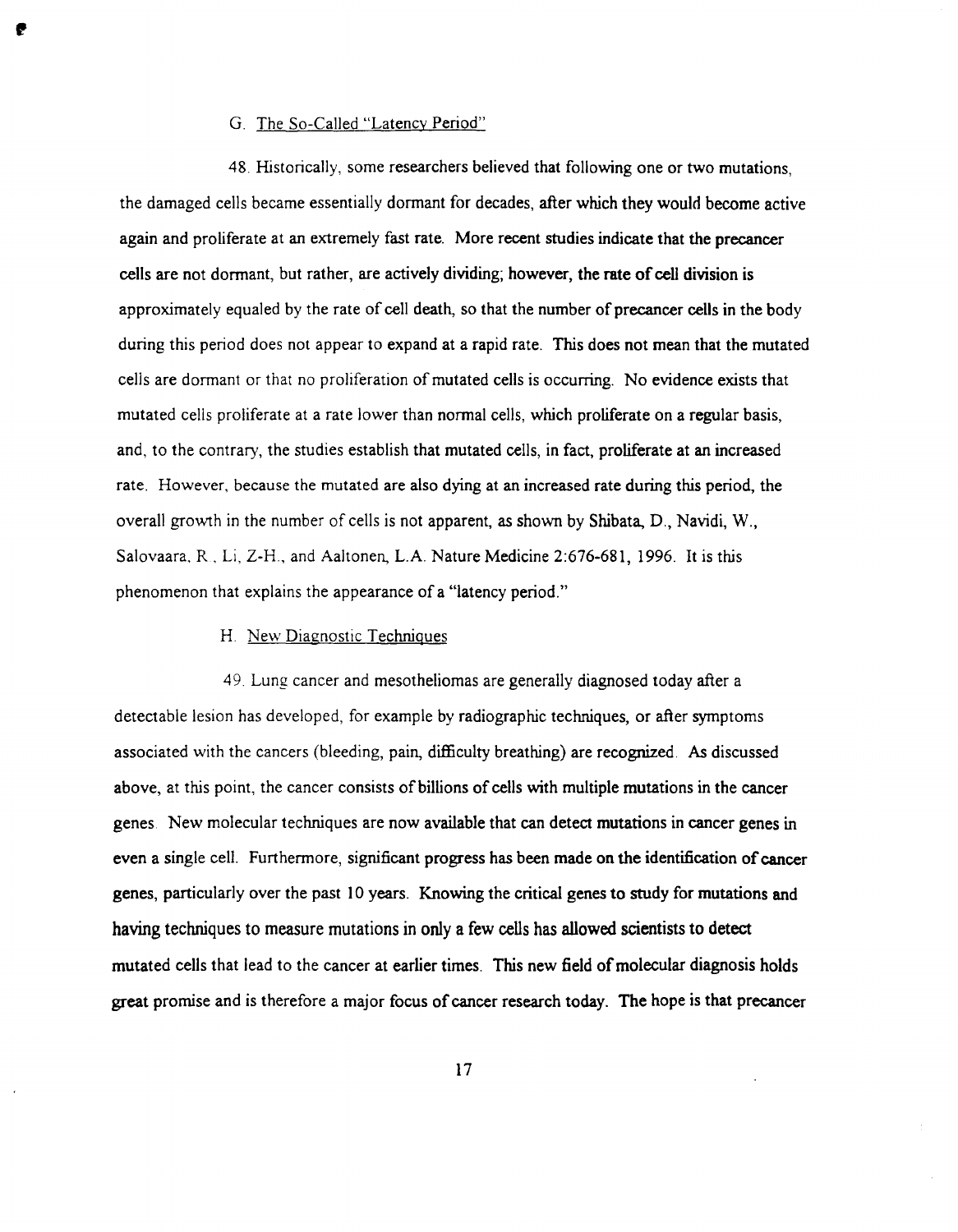cells can be diagnosed early and appropriate intervention taken to prevent the cancer from developing and metastasizing. This new technology should also improve the sensitivity and accuracy of cancer diagnosis. One notable example of this is the case of Hubert Humphrey.

•

50. As reported by Hruban, et aI. at New England Journal of Medicine, Vol. 330, pp. 1276-1278, 1994, Hubert Humphrey, while he was vice president of the United States, was admitted to the Bethesda Navel Hospital for hematuria in 1967. Urine specimens were obtained and cytologic examination and cytoscopy detected chronic proliferative cystitis, and a biopsy revealed only a minute focus of dysplastic change in the cells of the bladder. No cancer was detected by gross examination and a number of pathologists reviewed the urine-cytology slides and disagreed on the diagnosis. Two years later, another biopsy revealed carcinoma in situ but Mr. Humphrey was asymptomatic until 1973. A biopsy at that time revealed "borderline malignancy" and he received therapy. In 1976, malignant cancer was finally diagnosed but it was too late-- he had metastases and died in 1978. Molecular studies performed in 1994 of the specimens taken at different times detected a mutation in the p53 gene in the malignant cancer. When the urine specimen from 1967 was also examined in 1994, cells with this identical mutation were detected. These results clearly show that the mutations leading to the cancer occur in cells long before the cancer can be diagnosed by conventional techniques. Furthermore, this new technology has provided additional evidence for the multi-step, continuous nature of the cancer process

51. Even with the new techniques of molecular diagnosis, the current state of scientific knowledge does not make it possible to say with certainty the time at which any particular given mutation occurred in an individual who is diagnosed with cancer.

1. Asbestos As a Complete Carcinogen

52. Carcinogenic fibers induce mesotheliomas and lung cancer in humans and animals. Asbestos alone appears to be able to cause mesothelioma and is therefore a complete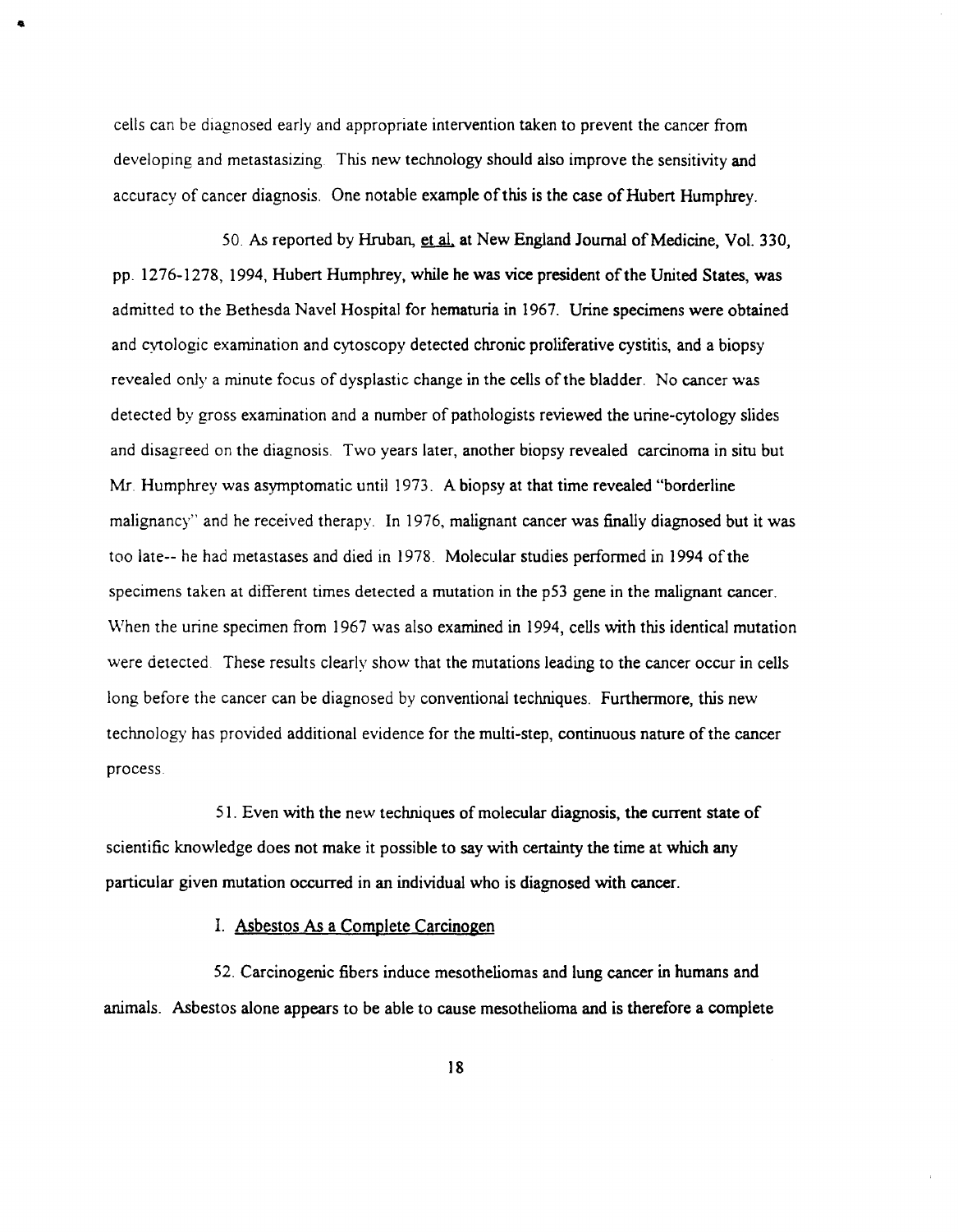carcinogen. Asbestos fibers have the ability to induce mutations, which are associated with the initiation of the cancer process, and to induce cell proliferation, which is associated with the process of tumor promotion. Both of these mechanisms are also important in cancer progression. In the case of lung cancer, asbestos and smoking appear to act synergistically to cause cancer. The mechanisms by which asbestos may influence the cancer process, *i.e.*, induction of mutation and induction of cell proliferation, may act at multiple stages of the cancer process. Cigarette smoke contains a large number of chemicals that may influence the cancer process by both mutagenic mechanisms and by affecting cell proliferation and cell death. Therefore, it is not surprising that these two carcinogenic exposures act synergistically. Given the complexity of the carcinogenic process and the number of different mechanisms by which these two carcinogenic agents operate, it is my opinion that it is impossible to say when in the cancer process either is having an influence

# J. Summary of Conclusions

,.

53. As discussed above, asbestos-related lung cancer and mesothelioma are multistep, continuous disease processes that develop through the accumulation of mutations and the proliferation of those mutated cells over decades. These cancer processes begin with the first cancer gene mutation, which may occur within hours or days of exposure to the asbestos fibers through anyone of a number of mechanisms discussed above. Asbestos fibers may also cause the proliferation of cells containing the first mutation at an increased rate, thereby causing the person to have an ever-growing number of damaged cells in his or her body. Those same mechanisms can also cause subsequent mutations and subsequent proliferation of those additionally mutated cells. Relatively early in the cancer process, and at least within a few years of initial asbestos exposure, damaged cells are proliferating through clonal expansion on at least an annual basis and, eventually, on a daily basis. Although not all individuals whose cells develop a first mutation through asbestos exposure will eventually have a pathologically diagnosable lung cancer or